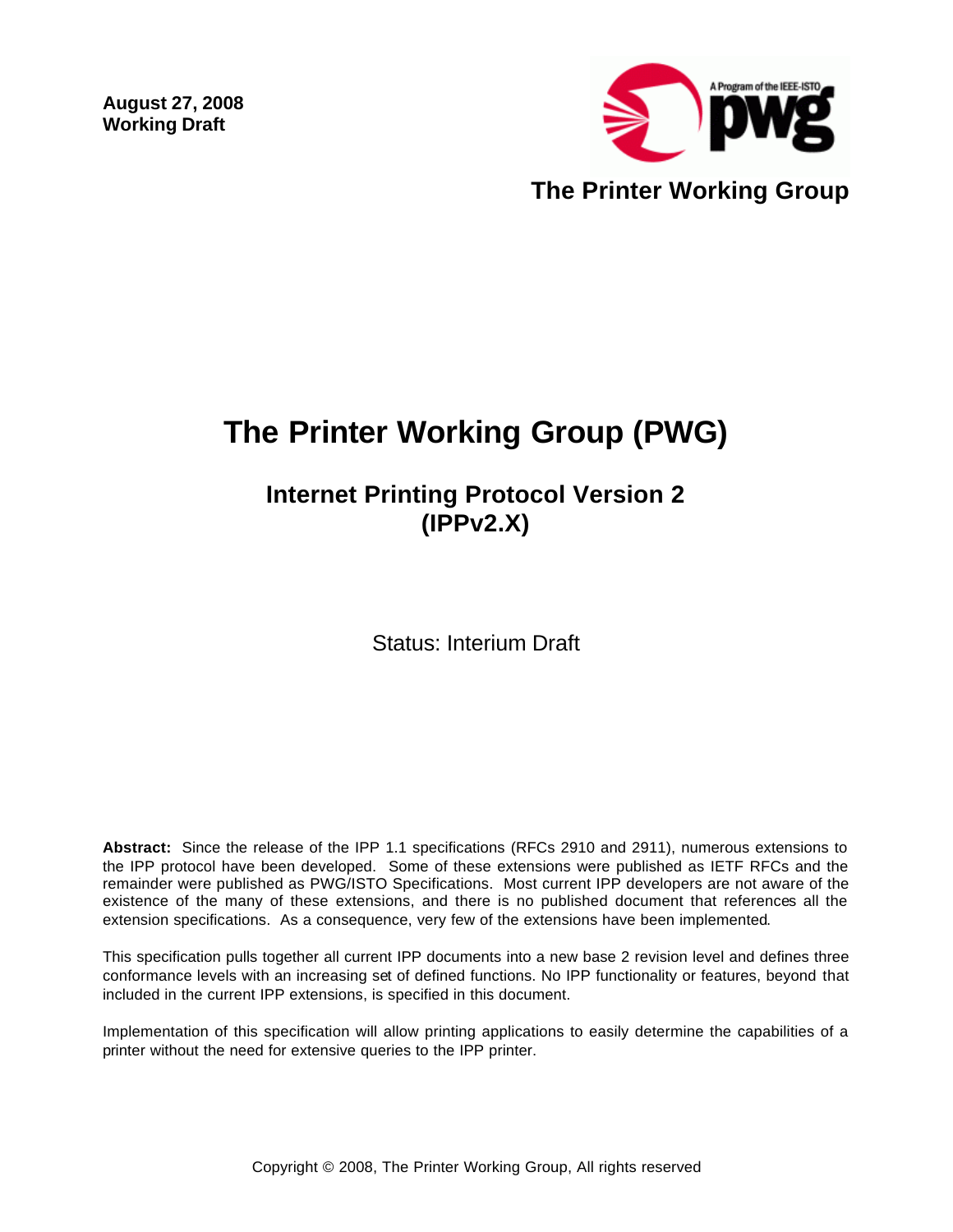#### **Copyright (C) 2008, The Printer Working Group. All rights reserved.**

This document may be copied and furnished to others, and derivative works that comment on, or otherwise explain it or assist in its implementation may be prepared, copied, published and distributed, in whole or in part, without restriction of any kind, provided that the above copyright notice, this paragraph and the title of the Document as referenced below are included on all such copies and derivative works. However, this document itself may not be modified in any way, such as by removing the copyright notice or references to the IEEE-ISTO and the Printer Working Group, a program of the IEEE-ISTO.

Title: Internet Printing Protocol, Version 2

The IEEE-ISTO and the Printer Working Group DISCLAIM ANY AND ALL WARRANTIES, WHETHER EXPRESS OR IMPLIED INCLUDING (WITHOUT LIMITATION) ANY IMPLIED WARRANTIES OF MERCHANTABILITY OR FITNESS FOR A PARTICULAR PURPOSE.

The Printer Working Group, a program of the IEEE-ISTO, reserves the right to make changes to the document without further notice. The document may be updated, replaced or made obsolete by other documents at any time.

The IEEE-ISTO takes no position regarding the validity or scope of any intellectual property or other rights that might be claimed to pertain to the implementation or use of the technology described in this document or the extent to which any license under such rights might or might not be available; neither does it represent that it has made any effort to identify any such rights.

The IEEE-ISTO invites any interested party to bring to its attention any copyrights, patents, or patent applications, or other proprietary rights which may cover technology that may be required to implement the contents of this document. The IEEE-ISTO and its programs shall not be responsible for identifying patents for which a license may be required by a document and/or IEEE-ISTO Industry Group Standard or for conducting inquiries into the legal validity or scope of those patents that are brought to its attention. Inquiries may be submitted to the IEEE-ISTO by e-mail at:

ieee-isto@ieee.org.

The Printer Working Group acknowledges that the IEEE-ISTO (acting itself or through its designees) is, and shall at all times, be the sole entity that may authorize the use of certification marks, trademarks, or other special designations to indicate compliance with these materials.

Use of this document is wholly voluntary. The existence of this document does not imply that there are no other ways to produce, test, measure, purchase, market, or provide other goods and services related to its scope.

This document is available electronically at:

ftp://ftp.pwg.org/pub/pwg/ipp/ippv2-wd/wd-ipp20-20080815.pdf .doc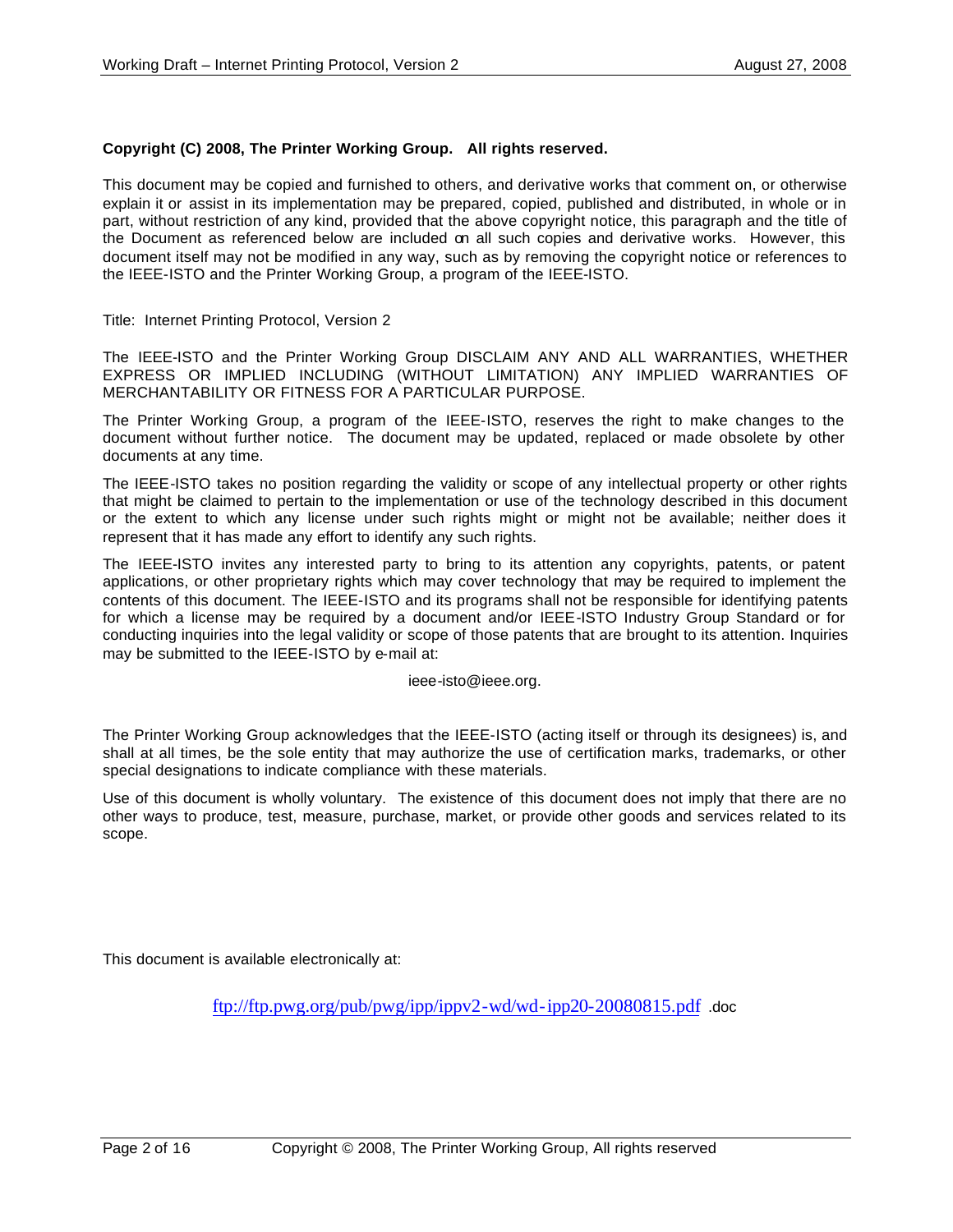#### **About the IEEE-ISTO**

The IEEE-ISTO is a not-for-profit corporation offering industry groups an innovative and flexible operational forum and support services. The IEEE-ISTO provides a forum not only to develop standards, but also to facilitate activities that support the implementation and acceptance of standards in the marketplace. The organization is affiliated with the IEEE (http://www.ieee.org/) and the IEEE Standards Association (http://standards.ieee.org/).

For additional information regarding the IEEE-ISTO and its industry programs visit http://www.ieee-isto.org.

#### **About the IEEE-ISTO PWG**

The Printer Working Group (or PWG) is a Program of the IEEE Industry Standards and Technology Organization (ISTO) with member organizations including printer manufacturers, print server developers, operating system providers, network operating systems providers, network connectivity vendors, and print management application developers. The group is chartered to make printers and the applications and operating systems supporting them work together better. All references to the PWG in this document implicitly mean "The Printer Working Group, a Program of the IEEE ISTO." In order to meet this objective, the PWG will document the results of their work as open standards that define print related protocols, interfaces, procedures and conventions. Printer manufacturers and vendors of printer related software will benefit from the interoperability provided by voluntary conformance to these standards.

In general, a PWG standard is a specification that is stable, well understood, and is technically competent, has multiple, independent and interoperable implementations with substantial operational experience, and enjoys significant public support.

For additional information regarding the Printer Working Group visit: http://www.pwg.org

#### **Contact information:**

The Printer Working Group c/o The IEEE Industry Standards and Technology Organization 445 Hoes Lane Piscataway, NJ 08854 USA

IPP Web Page:

http://www.pwg.org/ipp/

IPP Mailing List:

ipp@pwg.org

Instructions for subscribing to the IPP mailing list can be found at the following link: http://www.pwg.org/mailhelp.html

Implementers of this specification are encouraged to join the IPP Mailing List in order to participate in any discussions of the specification. Suggested additions, changes, or clarification to this specification, should be sent to the IPP Mailing list for consideration.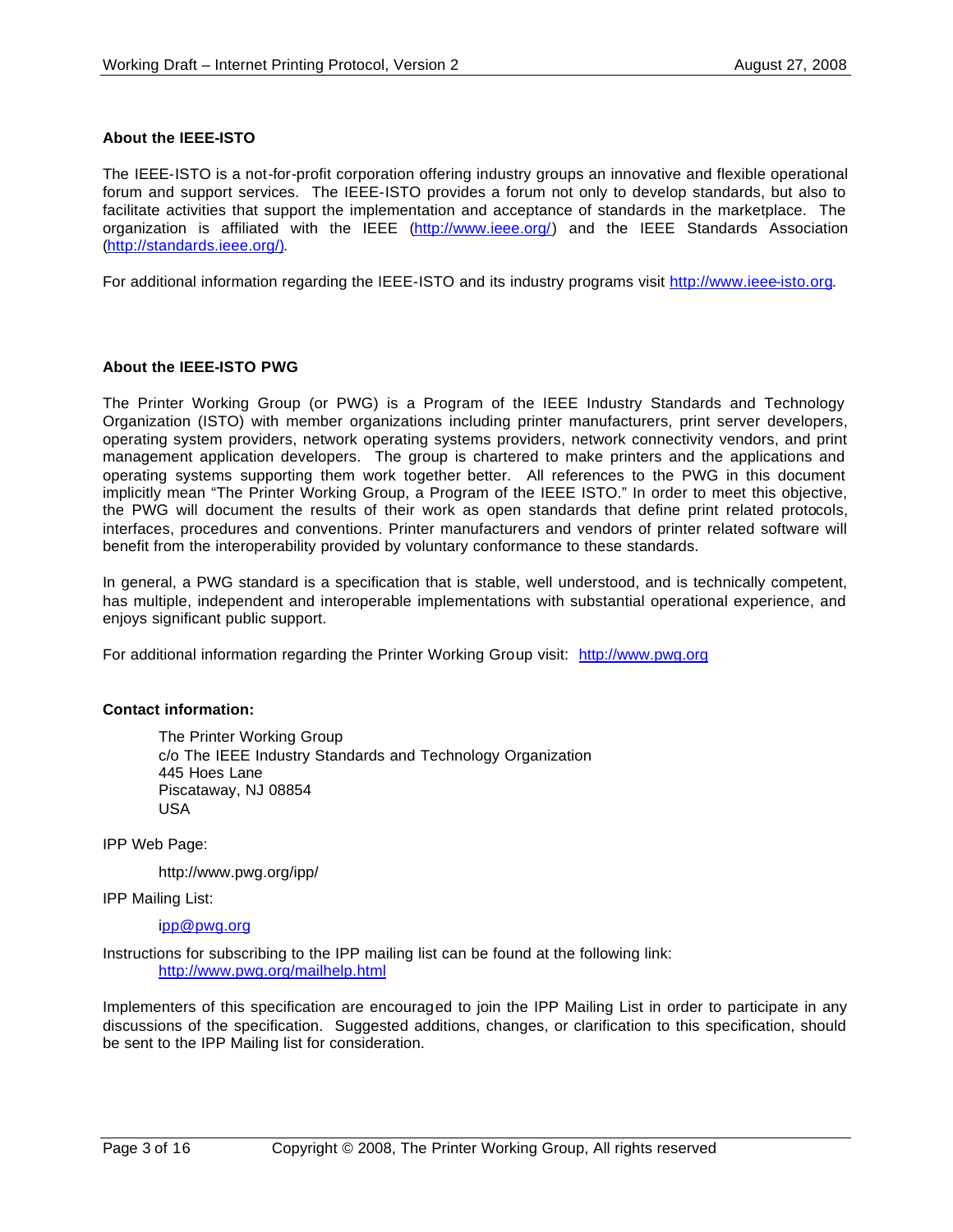### **Table of Contents**

| 8 |  |  |  |  |
|---|--|--|--|--|
|   |  |  |  |  |
|   |  |  |  |  |
|   |  |  |  |  |
|   |  |  |  |  |
|   |  |  |  |  |
|   |  |  |  |  |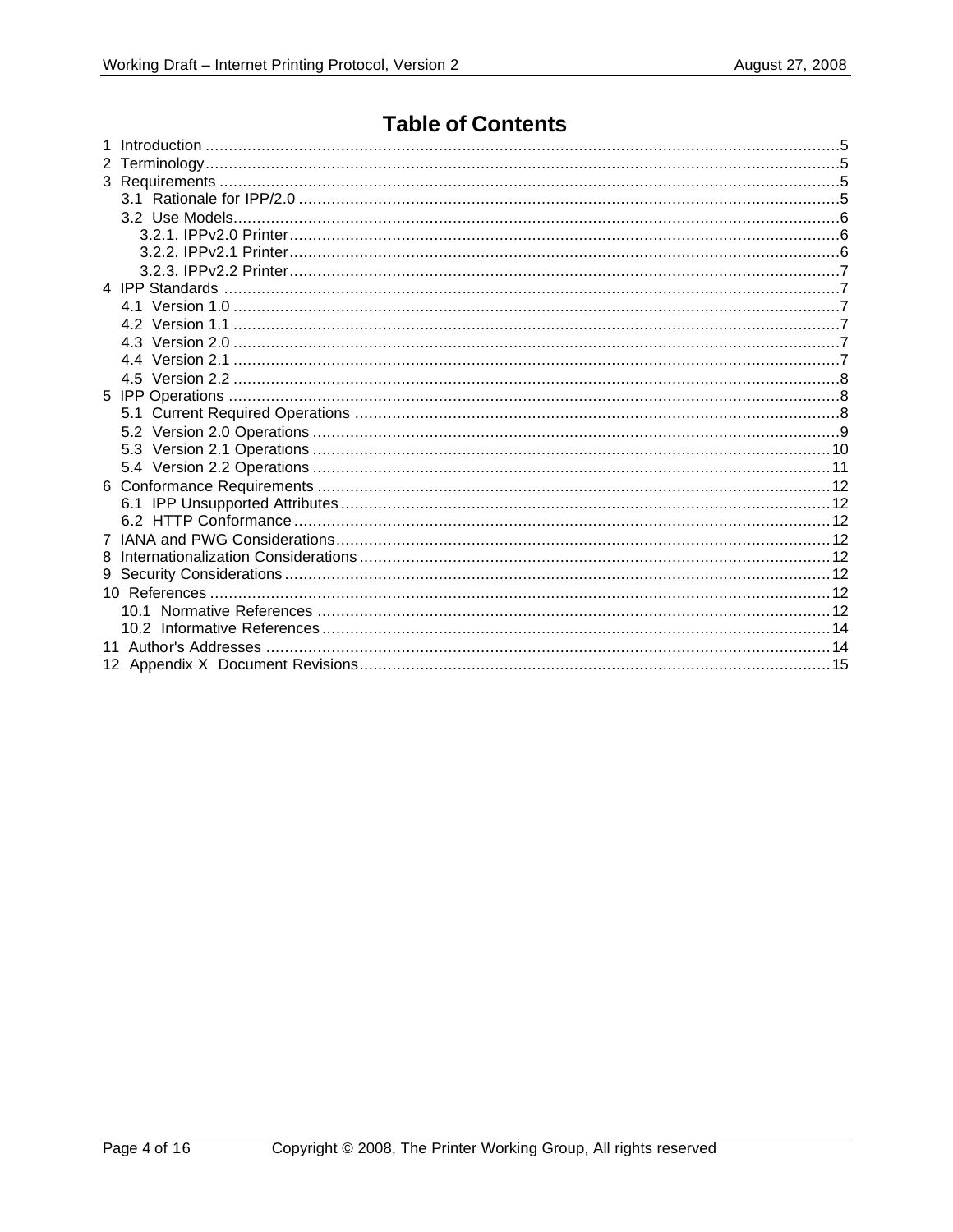# **1 Introduction**

The original IPP 1.0 protocol specifications, [RFC2565] and [RFC 2566], were published by the IETF in April 1999. The subsequent IPP 1.1 protocol specifications, [RFC2910] and [RFC2911], followed in September 2000. Since the release of IPP 1.1, an additional 15 IPP extension specifications have been published. Seven of these extension specifications were published by the IETF and the remaining eight were published as PWG/ISTO specifications.

The purpose of this document is to provide a single reference to all the existing IPP specifications and to define a new set of IPP versions to provide a simple reference to the capabilities of an IPP printer relative to the support of the printer to the IPP extension specifications. The classification of interoperable function sets are defined in section 2, Terminology.

# **2 Terminology**

This section defines the following terms that are used throughout this document:

Capitalized terms, such as MUST, MUST NOT, REQUIRED, SHOULD, SHOULD NOT, MAY, NEED NOT, and OPTIONAL, have special meaning relating to conformance as defined in RFC 2119 [RFC2119]. If an implementation supports an IPP version defined in this document, then these terms apply; otherwise, they do not. These terms define conformance to this document only; they do not affect conformance to other documents, unless explicitly stated otherwise.

**IPPv2.0** – This IPP function set definition is guided by an environment where a small number of users are normally physically located very close to the device. The device is typically a low speed printer or MFD with a limited feature set geared to the requirements of a small group of users. Routine maintenance, such as loading paper and clearing paper jams, is usually performed by the current user. The configuration of the printer for special jobs, such as the need for a unique paper size or color, is also handled by the user requiring the configuration.

**IPPv2.1** – This IPP function set definition is guided by an environment with more users, and devices with higher speed, and higher duty cycle rating than a IPPv2.0 Printer, but the primary difference is in the features, location, and maintenance of the device. A IPPv2.1 printer is normally located in a central location with most users not physically close. The user's access to the printer may be limited and maintenance is only performed by assigned personnel. Features such as paper size and type are normally fixed and not easily modified for special use. IPPv2.1 printers tend to have more post-processing features, such as punching, folding, stapling, etc., than IPPv2.0 printers.

**IPPv2.2** – This IPP function set definition is guided by an environment with high speed and a very high duty cycle devices compared to the IPPv2.0 and IPPv2.1. One example of this environment is a data center where jobs are centrally scheduled rather than sent ad-hoc from a group of users. This class of printer is expected to consume significantly more supplies such as paper, toner, etc, and memory capacity than the other classes.

# **3 Requirements**

#### **3.1 Rationale for IPP/2.0**

The Printer MIB v2 [RFC3805] and Port Monitor MIB [PWG5107.1] define:

- (a) Model of Print Devices
- (b) Operations for Print Devices
	- prtGeneralReset
	- prtConsoleDisable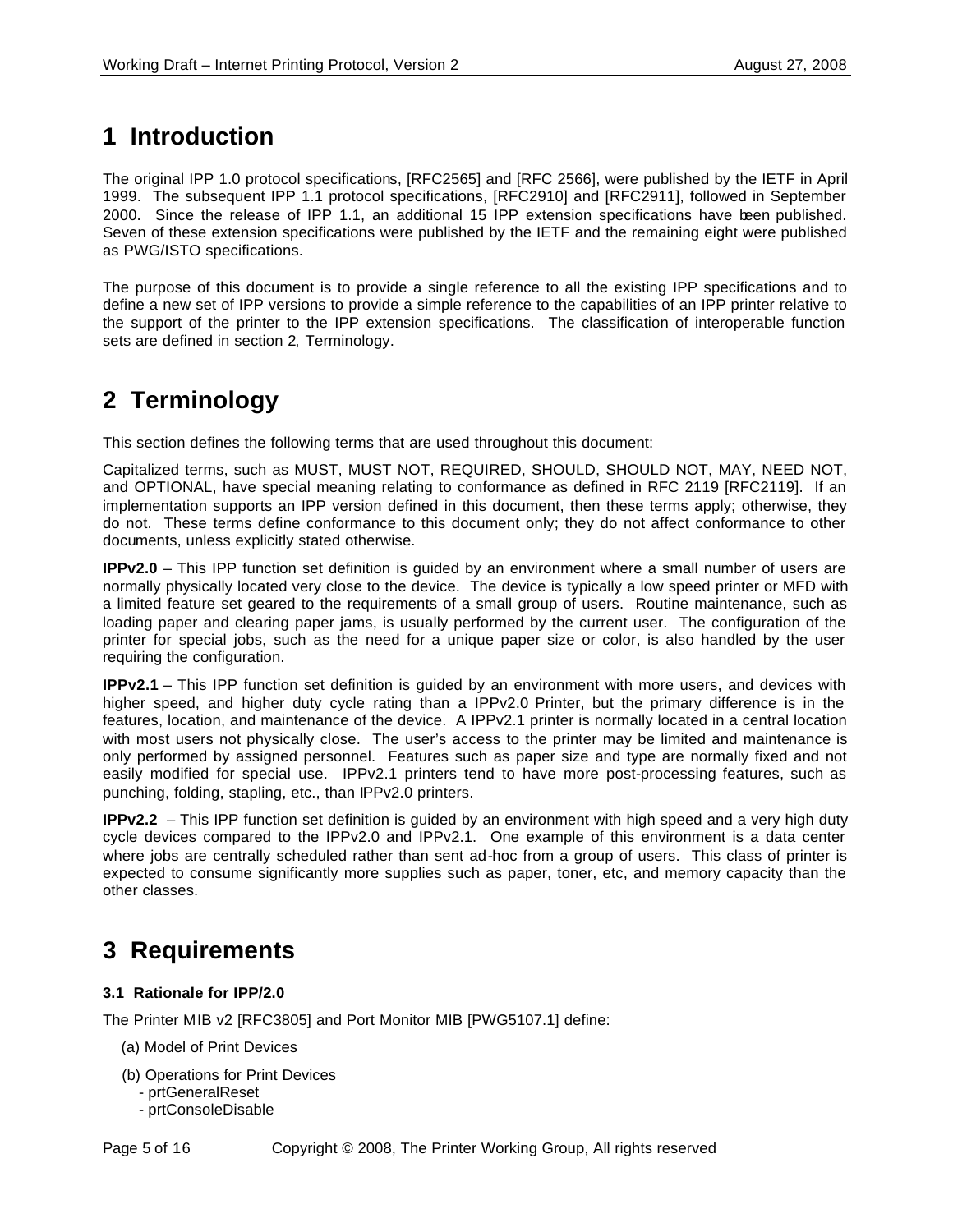- (c) Groups of simple attributes for Print Devices
	- prtInputTable --> prtInputName
	- ppmPortTable --> ppmPortServiceNameOrURI
- (d) Conformance requirements for implementations of Printer MIB v2 and Port Monitor MIB

The IPP/1.1 Model and Semantics [RFC2911] defines:

- (a) Model of Print Services, Print Devices, and Print Jobs
- (b) Operations for Print Services and Print Jobs
	- Pause-Printer
	- Print-Job
- (c) Attributes for Print Services and Print Jobs
	- printer-location
	- job-id
- (d) Conformance requirements for implementations of IPP/1.1

The IPP/1.1 Encoding and Transport [RFC2910] defines:

- (a) Protocol Bindings for IPP/1.1
	- HTTP with optional upgrade to TLS
- (b) Mappings of operations for Print Services and Print Jobs.
- (c) Conformance requirements for implementations of IPP/1.1

Later IETF and PWG standards-track specifications defined 14 IPP/1.1 extensions including:

- (a) New operations
	- Set-Printer-Attributes [RFC3380]
	- Resume-Job [RFC3998]
- (b) New attribute syntaxes - collection [RFC3382]
- (c) New objects
	- Subscription [RFC3995]
	- Document [PWG5100.5]

Current printers often support functionality standardized in these IPP/1.1 extensions (in a proprietary manner). In order to support user requirements for advanced printing functionality, there is a clear need to standardize profiles of these IPP/1.1 extensions for reliable interoperability and to encourage adoption of IPP-based infrastructure.

#### **3.2 Use Models**

See the guiding principles of IPPv2.0, IPPv2.1, and IPPv2.2 function sets in section 2, Terminology.

#### **3.2.1. IPPv2.0 Printer**

Alice, Bob, and Charlie are graphic artists who share a printer down the hall. They all load paper when needed. Alice and Bob have convinced Charlie that he should load the toner cartridges. But they do use many paper sizes - they need PWG Media Standardized Names [PWG5101.1] used in the IPP 'media' attribute. And they print lots of thumbnails of graphic images - they need standard IPP document formats.

#### **3.2.2. IPPv2.1 Printer**

Joe and his colleagues send large documents to a printer in a building across the street in a 'glasshouse' with some web servers.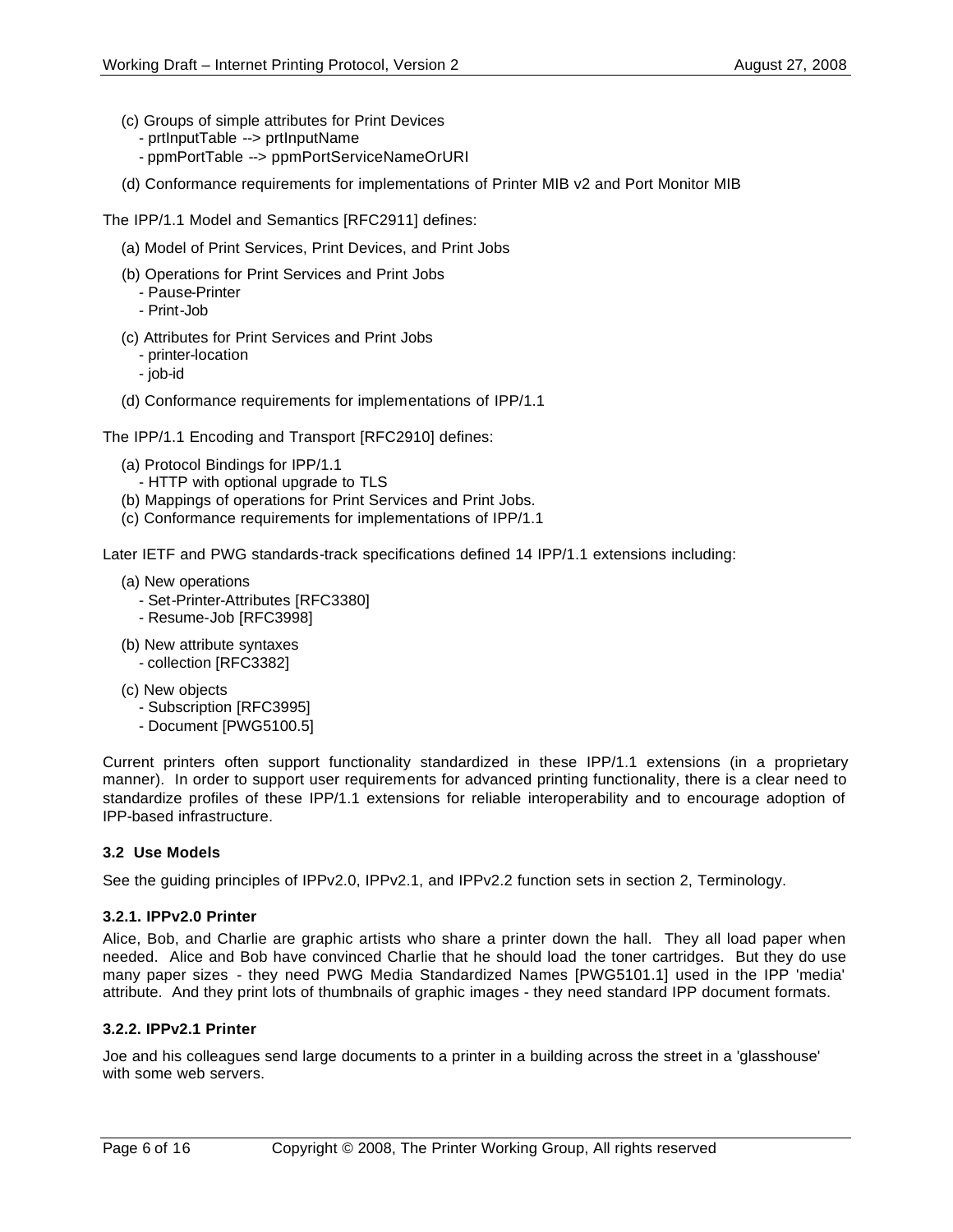Both Joe and the operator Sue in the glasshouse manage lots of jobs - they need to hold and release jobs. Joe wants to keep track of his jobs - he needs to subscribe for job events.

Sue is expected to manage several printers - she needs to enable and disable printers (i.e., enable/disable accepting new jobs over input channels).

#### **3.2.3. IPPv2.2 Printer**

Louise works in Accounting for a big wholesaler in Kansas City. She sends variable data jobs (e.g., different user names, user addresses, and balance owed amounts formatted onto a pre-printed form) to a printer in Chicago.

Her friend Sam is a night-shift operator in Chicago. Sam has to make sure that job resources (e.g., the preprinted forms for Louise's jobs) are loaded when needed - he often needs to pause the printer after the current job.

### **4 IPP Standards**

This section defines the IPP standards supported at each IPP version level. Each version level must support the complete required functionality of all lower versions.

#### **4.1 Version 1.0**

RFC 2565 Internet Printing Protocol/1.0: Encoding and Transport (April 1999)

RFC 2566 Internet Printing Protocol/1.0: Model and Semantics (April 1999)

#### **4.2 Version 1.1**

The version 1.1 documents supersede and obsolete the IPP version 1.0 protocol specifications.

RFC 2910 Internet Printing Protocol/1.1: Encoding and Transport (September 2000)

RFC 2911 Internet Printing Protocol/1.1: Model and Semantics (September 2000)

RFC 3510 Internet Printing Protocol: IPP URL Scheme (April 2003)

#### **4.3 Version 2.0**

The IPPv2.0 printer shall support the IPP specifications defined for IPPv1.1 plus the following.

PWG 5100.1 Internet Printing Protocol: "finishings" attribute values extension (February 2001)

PWG 5100.2 Internet Printing Protocol: "output-bin" attribute extension (February 2001)

PWG 5101.1 PWG Standard for Media Size Names (February 2002)

#### **4.4 Version 2.1**

The IPPv2.1 printer shall support the IPP specifications defined for IPPv2.0 plus the following.

RFC 3380 Internet Printing Protocol: Job and Printer Set Operations (September 2002)

RFC 3381 Internet Printing Protocol: Job Progress Attributes (September 2002)

RFC 3382 The 'collection' Attribute Syntax (September 2002)

RFC 3995 Internet Printing Protocol: Event Notifications and Subscriptions (March 2005)

RFC 3996 Internet Printing Protocol: The 'ippget' Delivery Method for Event Notifications (March 2005)

RFC 3998 Internet Printing Protocol: Job and Printer Administrative Operations (March 2005)

PWG 5100.7 Internet Printing Protocol: Job Extensions (October 2003)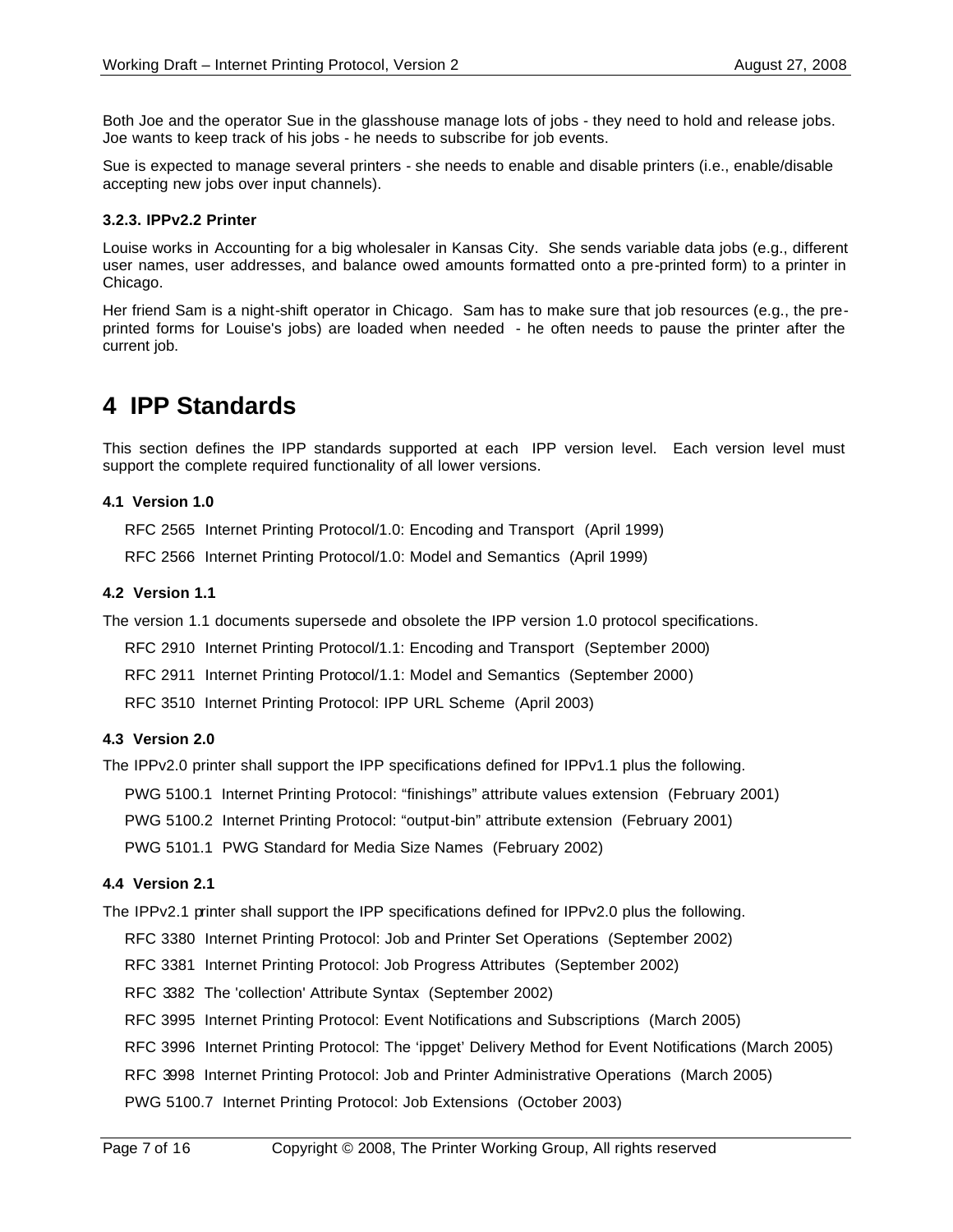#### **4.5 Version 2.2**

The IPPv2.2 printer shall support the IPP specifications defined for IPPv2.1 plus the following.

- PWG 5100.3 Internet Printing Protocol: Production Printing Attributes Set 1 (February 2001)
- PWG 5100.5 Internet Printing Protocol: Document Object (October 2003)
- PWG 5100.6 Internet Printing Protocol: Page Overrides (October 2003)
- PWG 5100.8 Internet Printing Protocol: "-actual" Attributes (March 2003)

### **5 IPP Operations**

IPP version 2.X also defines specific support requirements for the IPP Operations defined in the various IPP specifications. Many IPP Operations are currently defined in their source specifications as optional and, if they were to remain optional, the desired interoperability would not be achieved. This section defines the support requirements for each currently optional IPP Operation based upon the associated group.

#### **5.1 Current Required Operations**

The following IPP Operations are specified as required in their respective defining documents. For IPPv2.X implementations, these operations shall also be required if the defining specification is included in the specific 2.X version implemented.

| <b>Code</b> | <b>Operation Name</b>        | <b>Source</b>   |
|-------------|------------------------------|-----------------|
| 0x0002      | Print-Job                    | <b>RFC 2911</b> |
| 0x0004      | Validate-Job                 | <b>RFC 2911</b> |
| 0x0008      | Cancel-Job                   | <b>RFC 2911</b> |
| 0x0009      | Get-Job-Attributes           | <b>RFC 2911</b> |
| 0x000A      | Get-Jobs                     | <b>RFC 2911</b> |
| 0x000B      | Get-Printer-Attributes       | <b>RFC 2911</b> |
| 0x0016      | Create-Printer-Subscriptions | <b>RFC 3995</b> |
| 0x0018      | Get-Subscription-Attributes  | <b>RFC 3995</b> |
| 0x0019      | Get-Subscriptions            | <b>RFC 3995</b> |
| 0x001A      | Renew-Subscription           | <b>RFC 3995</b> |
| 0x001B      | Cancel-Subscription          | <b>RFC 3995</b> |
| 0x001C      | Get-Notifications            | <b>RFC 3996</b> |
| 0x0033      | Cancel-Document              | PWG 5100.5      |
| 0x0034      | Get-Document-Attributes      | PWG 5100.5      |
| 0x0035      | Get-Documents                | PWG 5100.5      |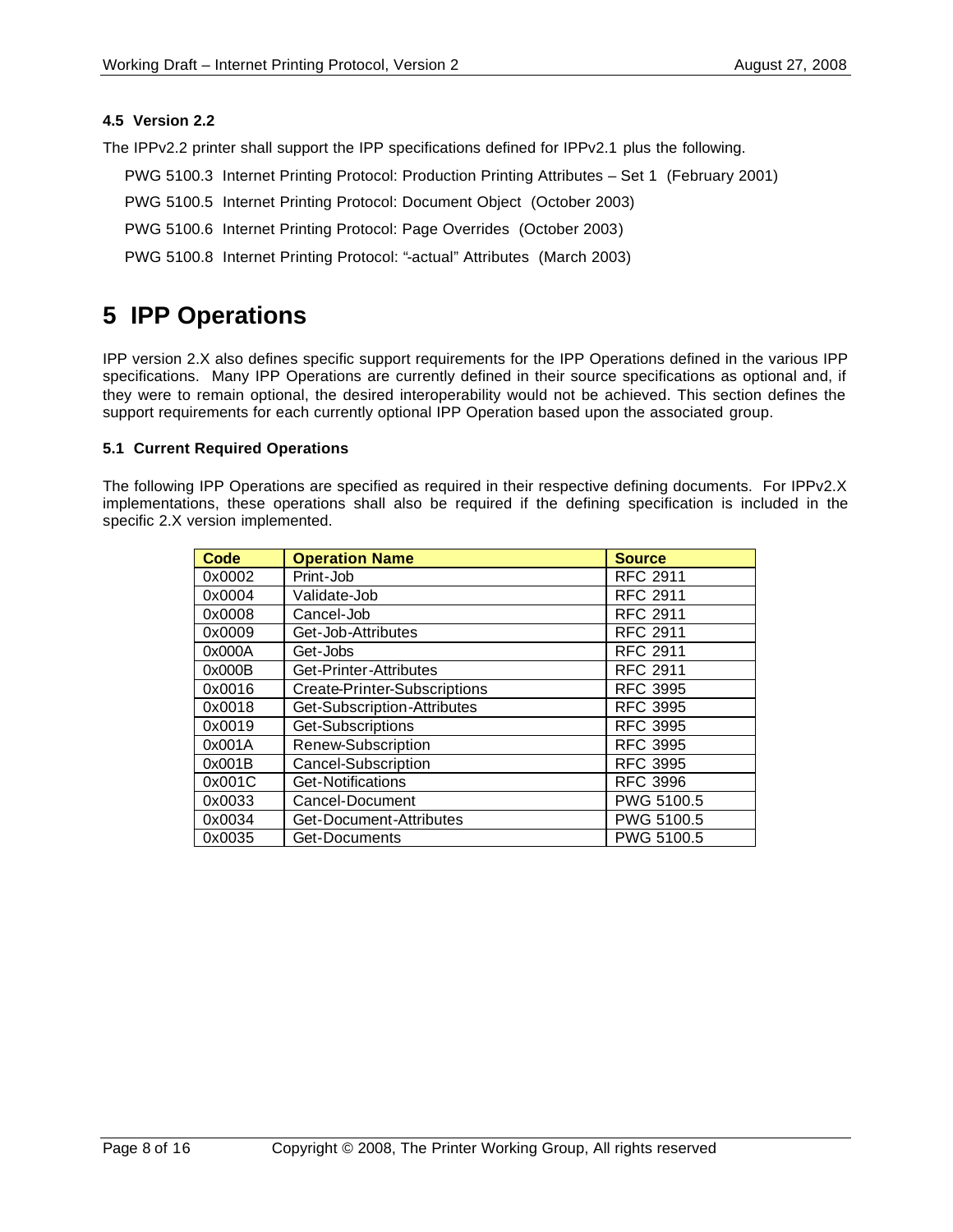#### **5.2 Version 2.0 Operations**

The following IPP Operations are included in the defining documents for IPPv2.0. The required support for each IPP Operation in a V2.0 implementation is defined as follows. Note that a V2.0 implementation may also include support for additional IPP operations other than specified in this list.

| <b>Code</b> | <b>Operation Name</b>  | <b>Source</b>   | <b>Support</b> |
|-------------|------------------------|-----------------|----------------|
| 0x0002      | Print-Job              | <b>RFC 2911</b> | required       |
| 0x0003      | Print-URI              | <b>RFC 2911</b> | optional       |
| 0x0004      | Validate-Job           | <b>RFC 2911</b> | required       |
| 0x0005      | Create-Job             | <b>RFC 2911</b> | optional       |
| 0x0006      | Send-Document          | <b>RFC 2911</b> | optional       |
| 0x0007      | Send-URI               | <b>RFC 2911</b> | optional       |
| 0x0008      | Cancel-Job             | <b>RFC 2911</b> | required       |
| 0x0009      | Get-Job-Attributes     | <b>RFC 2911</b> | required       |
| 0x000A      | Get-Jobs               | <b>RFC 2911</b> | required       |
| 0x000B      | Get-Printer-Attributes | <b>RFC 2911</b> | required       |
| 0x000C      | Hold-Job               | <b>RFC 2911</b> | optional       |
| 0x000D      | Release-Job            | <b>RFC 2911</b> | optional       |
| 0x000E      | Restart-Job            | <b>RFC 2911</b> | optional       |
| 0x0010      | Pause-Printer          | <b>RFC 2911</b> | optional       |
| 0x0011      | Resume-Printer         | <b>RFC 2911</b> | optional       |
| 0x0012      | Purge-Jobs             | <b>RFC 2911</b> | optional       |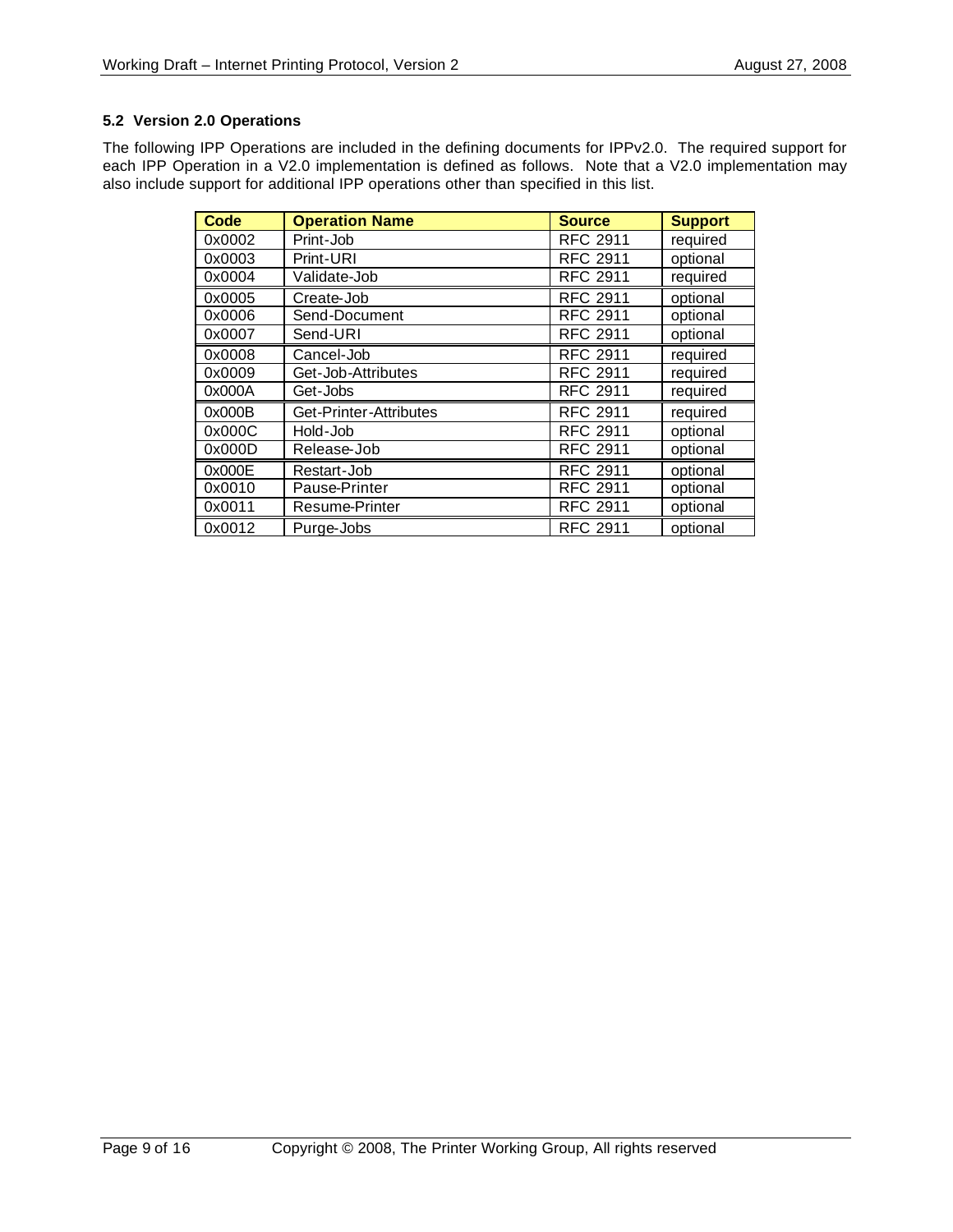#### **5.3 Version 2.1 Operations**

The following IPP Operations are included in the defining documents for IPPv2.1. The required support for each IPP Operation in a V2.1 implementation is defined as follows. Note that a V2.1 implementation may also include support for additional IPP operations other than specified in this list.

| <b>Code</b> | <b>Operation Name</b>           | <b>Source</b>   | <b>Support</b> |
|-------------|---------------------------------|-----------------|----------------|
| 0x0002      | Print-Job                       | <b>RFC 2911</b> | required       |
| 0x0003      | Print-URI                       | <b>RFC 2911</b> | optional       |
| 0x0004      | Validate-Job                    | <b>RFC 2911</b> | required       |
| 0x0005      | Create-Job                      | <b>RFC 2911</b> | required       |
| 0x0006      | Send-Document                   | <b>RFC 2911</b> | required       |
| 0x0007      | Send-URI                        | <b>RFC 2911</b> | optional       |
| 0x0008      | Cancel-Job                      | <b>RFC 2911</b> | required       |
| 0x0009      | Get-Job-Attributes              | <b>RFC 2911</b> | required       |
| 0x000A      | Get-Jobs                        | <b>RFC 2911</b> | required       |
| 0x000B      | Get-Printer-Attributes          | <b>RFC 2911</b> | required       |
| 0x000C      | Hold-Job                        | <b>RFC 2911</b> | required       |
| 0x000D      | Release-Job                     | <b>RFC 2911</b> | required       |
| 0x000E      | Restart-Job                     | <b>RFC 2911</b> | required       |
| 0x0010      | <b>Pause-Printer</b>            | <b>RFC 2911</b> | required       |
| 0x0011      | Resume-Printer                  | <b>RFC 2911</b> | required       |
| 0x0012      | Purge-Jobs                      | <b>RFC 2911</b> | required       |
| 0x0013      | Set-Printer-Attributes          | <b>RFC 3380</b> | required       |
| 0x0014      | Set-Job-Attributes              | <b>RFC 3380</b> | required       |
| 0x0015      | Get-Printer-Supported-Values    | <b>RFC 3380</b> | required       |
| 0x0016      | Create-Printer-Subscriptions    | <b>RFC 3995</b> | required       |
| 0x0017      | Create-Job-Subscriptions        | <b>RFC 3995</b> | optional       |
| 0x0018      | Get-Subscription-Attributes     | <b>RFC 3995</b> | required       |
| 0x0019      | Get-Subscriptions               | <b>RFC 3995</b> | required       |
| 0x001A      | Renew-Subscription              | <b>RFC 3995</b> | required       |
| 0x001B      | Cancel-Subscription             | <b>RFC 3995</b> | required       |
| 0x001C      | Get-Notifications               | <b>RFC 3995</b> | required       |
| 0x0022      | Enable-Printer                  | <b>RFC 3998</b> | required       |
| 0x0023      | Disable-Printer                 | <b>RFC 3998</b> | required       |
| 0x0024      | Pause-Printer-After-Current-Job | <b>RFC 3998</b> | optional       |
| 0x0025      | Hold-New-Jobs                   | <b>RFC 3998</b> | optional       |
| 0x0026      | Release-Held-New-Jobs           | <b>RFC 3998</b> | optional       |
| 0x0027      | Deactivate-Printer              | <b>RFC 3998</b> | optional       |
| 0x0028      | Activate-Printer                | <b>RFC 3998</b> | optional       |
| 0x0029      | Restart-Printer                 | <b>RFC 3998</b> | optional       |
| 0x002A      | Shutdown-Printer                | <b>RFC 3998</b> | optional       |
| 0x002B      | Startup-Printer                 | RFC 3998        | optional       |
| 0x002C      | Reprocess-Job                   | <b>RFC 3998</b> | optional       |
| 0x002D      | Cancel-Current-Job              | <b>RFC 3998</b> | optional       |
| 0x002E      | Suspend-Current-Job             | <b>RFC 3998</b> | optional       |
| 0x002F      | Resume-Job                      | <b>RFC 3998</b> | optional       |
| 0x0030      | Promote-Job                     | <b>RFC 3998</b> | optional       |
| 0x0031      | Schedule-Job-After              | <b>RFC 3998</b> | optional       |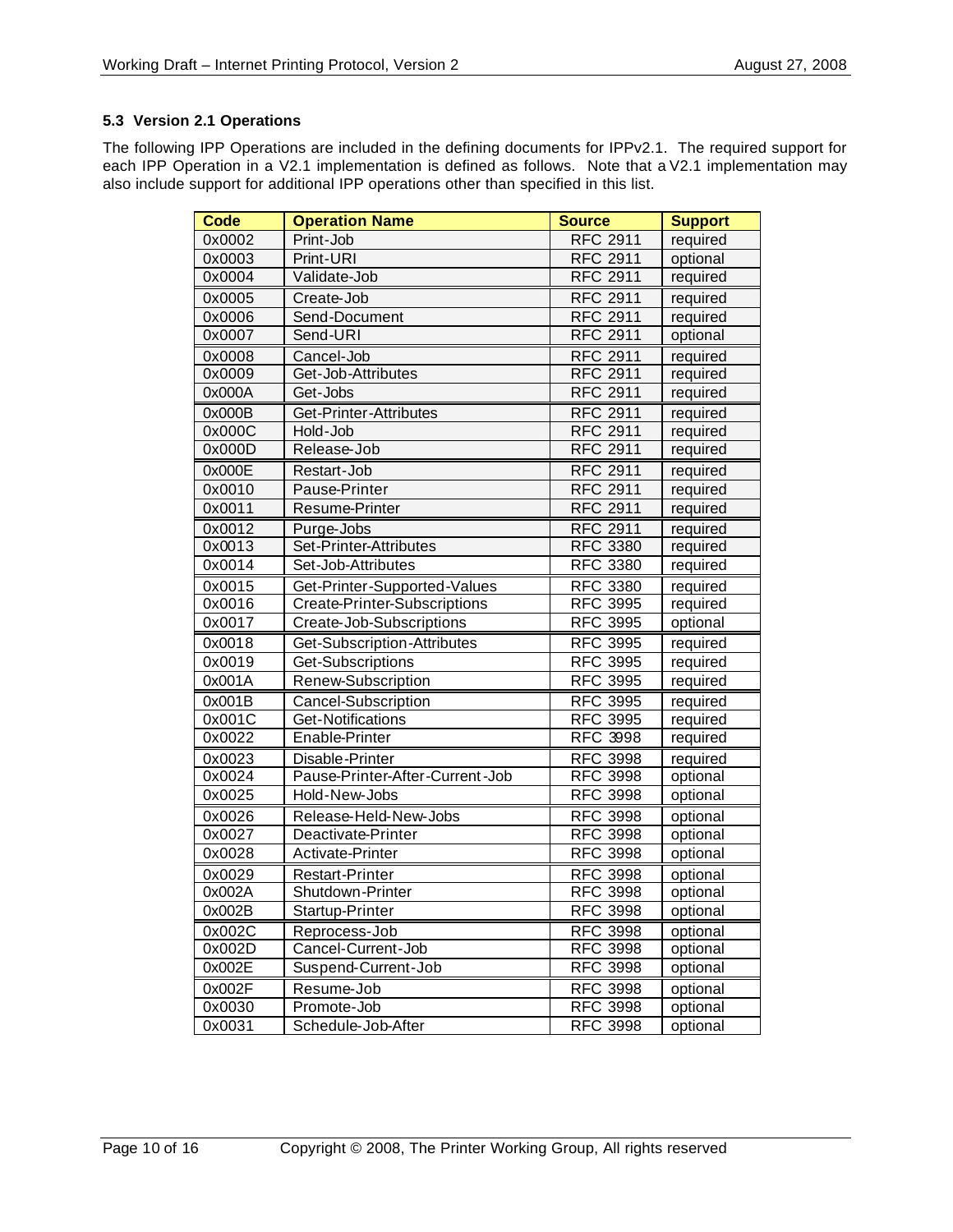#### **5.4 Version 2.2 Operations**

The following IPP Operations are included in the defining documents for IPPv2.2. The required support for each IPP Operation in a V2.2 implementation is defined as follows.

| <b>Code</b> | <b>Operation Name</b>           | <b>Source</b>   | <b>Support</b> |
|-------------|---------------------------------|-----------------|----------------|
| 0x0002      | Print-Job                       | <b>RFC 2911</b> | required       |
| 0x0003      | Print-URI                       | <b>RFC 2911</b> | optional       |
| 0x0004      | Validate-Job                    | <b>RFC 2911</b> | required       |
| 0x0005      | Create-Job                      | <b>RFC 2911</b> | required       |
| 0x0006      | Send-Document                   | <b>RFC 2911</b> | required       |
| 0x0007      | Send-URI                        | <b>RFC 2911</b> | optional       |
| 0x0008      | Cancel-Job                      | <b>RFC 2911</b> | required       |
| 0x0009      | Get-Job-Attributes              | <b>RFC 2911</b> | required       |
| 0x000A      | Get-Jobs                        | <b>RFC 2911</b> | required       |
| 0x000B      | Get-Printer-Attributes          | <b>RFC 2911</b> | required       |
| 0x000C      | Hold-Job                        | <b>RFC 2911</b> | required       |
| 0x000D      | Release-Job                     | <b>RFC 2911</b> | required       |
| 0x000E      | Restart-Job                     | <b>RFC 2911</b> | required       |
| 0x0010      | Pause-Printer                   | <b>RFC 2911</b> | required       |
| 0x0011      | Resume-Printer                  | <b>RFC 2911</b> | required       |
| 0x0012      | Purge-Jobs                      | <b>RFC 2911</b> | required       |
| 0x0013      | Set-Printer-Attributes          | <b>RFC 3380</b> | required       |
| 0x0014      | Set-Job-Attributes              | <b>RFC 3380</b> | required       |
| 0x0015      | Get-Printer-Supported-Values    | <b>RFC 3380</b> | required       |
| 0x0016      | Create-Printer-Subscriptions    | <b>RFC 3995</b> | required       |
| 0x0017      | Create-Job-Subscriptions        | <b>RFC 3995</b> | optional       |
| 0x0018      | Get-Subscription-Attributes     | <b>RFC 3995</b> | required       |
| 0x0019      | Get-Subscriptions               | <b>RFC 3995</b> | required       |
| 0x001A      | Renew-Subscription              | <b>RFC 3995</b> | required       |
| 0x001B      | Cancel-Subscription             | <b>RFC 3995</b> | required       |
| 0x001C      | Get-Notifications               | <b>RFC 3995</b> | required       |
| 0x0022      | Enable-Printer                  | <b>RFC 3998</b> | required       |
| 0x0023      | Disable-Printer                 | <b>RFC 3998</b> | required       |
| 0x0024      | Pause-Printer-After-Current-Job | <b>RFC 3998</b> | required       |
| 0x0025      | Hold-New-Jobs                   | <b>RFC 3998</b> | required       |
| 0x0026      | Release-Held-New-Jobs           | <b>RFC 3998</b> | required       |
| 0x0027      | Deactivate-Printer              | <b>RFC 3998</b> | required       |
| 0x0028      | Activate-Printer                | <b>RFC 3998</b> | required       |
| 0x0029      | <b>Restart-Printer</b>          | <b>RFC 3998</b> | required       |
| 0x002A      | Shutdown-Printer                | <b>RFC 3998</b> | required       |
| 0x002B      | Startup-Printer                 | RFC 3998        | required       |
| 0x002C      | Reprocess-Job                   | <b>RFC 3998</b> | optional       |
| 0x002D      | Cancel-Current-Job              | <b>RFC 3998</b> | required       |
| 0x002E      | Suspend-Current-Job             | <b>RFC 3998</b> | required       |
| 0x002F      | Resume-Job                      | <b>RFC 3998</b> | required       |
| 0x0030      | Promote-Job                     | <b>RFC 3998</b> | required       |
| 0x0031      | Schedule-Job-After              | <b>RFC 3998</b> | required       |
| 0x0033      | Cancel-Document                 | PWG 5100.5      | required       |
| 0x0034      | Get-Document-Attributes         | PWG 5100.5      | required       |
| 0x0035      | Get-Documents                   | PWG 5100.5      | required       |
| 0x0036      | Delete-Document                 | PWG 5100.5      | required       |
| 0x0037      | Set-Document-Attributes         | PWG 5100.5      | required       |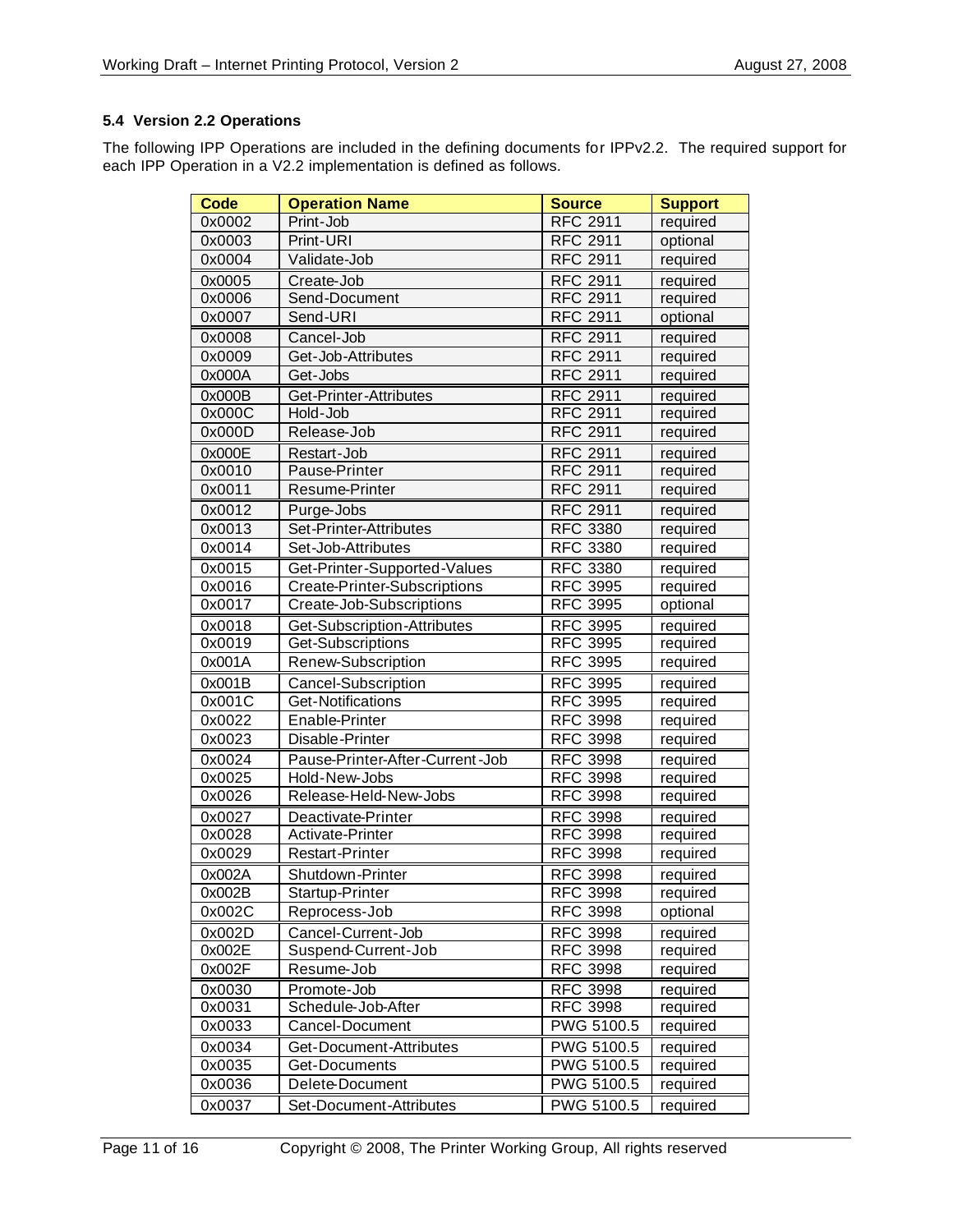# **6 Conformance Requirements**

#### **6.1 IPP Unsupported Attributes**

The current IPP specification [RFC2911] requires that IPP attributes received, that are not supported or not understood, are to be processed according to the defined procedures, and an appropriate status code returned. Many implementations historically have not conformed to this requirement, causing communication problems and failed printing.

To claim compliance with any of the IPPv2 versions, an implementation MUST correctly process attributes, values, or groups that are not supported per RFC 2911, sections 3.1.7, 3.1.8, 3.2.1.2, 3.3.5.1, 3.3.7.1, 4.1.2.3, and 13.1.2.2, including collection attributes as defined in RFC 3382, section 7.

For example, implementations MUST support reading the IPP noValue tag as a valid value for an attribute that normally would be encoded as an enum, integer, name, or keyword value tag. Similarly, implementations MUST correctly process (or ignore) collection values as defined by RFC 3382, even if the implementation does not support the media-col attribute itself.

#### **6.2 HTTP Conformance**

The current IPP specification [RFC2911] requires transport over HTTP/1.1 as defined in RFC 2616. Many implementations historically have not used a HTTP/1.1 transport or provided complete HTTP/1.1 support.

To claim compliance with any of the IPPv2 versions, an implementation MUST support the complete HTTP/1.1 protocol as defined in RFC 2616, including chunking as defined in section 3.6.1 and the Expect header as defined in section 5.3.

In addition, implementations supporting TLS encryption MUST support the HTTP Upgrade protocol as defined in RFC 2817.

### **7 IANA and PWG Considerations**

This section contains the exact registration information for IANA to update the procedures defined in TBD.

### **8 Internationalization Considerations**

In addition to the internationalization requirements in the referenced IPP specifications, it is strongly recommended the inclusion of Network Unicode [RFC5198] to provide support of multiple languages.

### **9 Security Considerations**

TBD

### **10 References**

#### **10.1 Normative References**

[RFC2119]

Key words for use in RFCs to Indicate Requirement Levels, RFC 2119, Bradner. March 1997.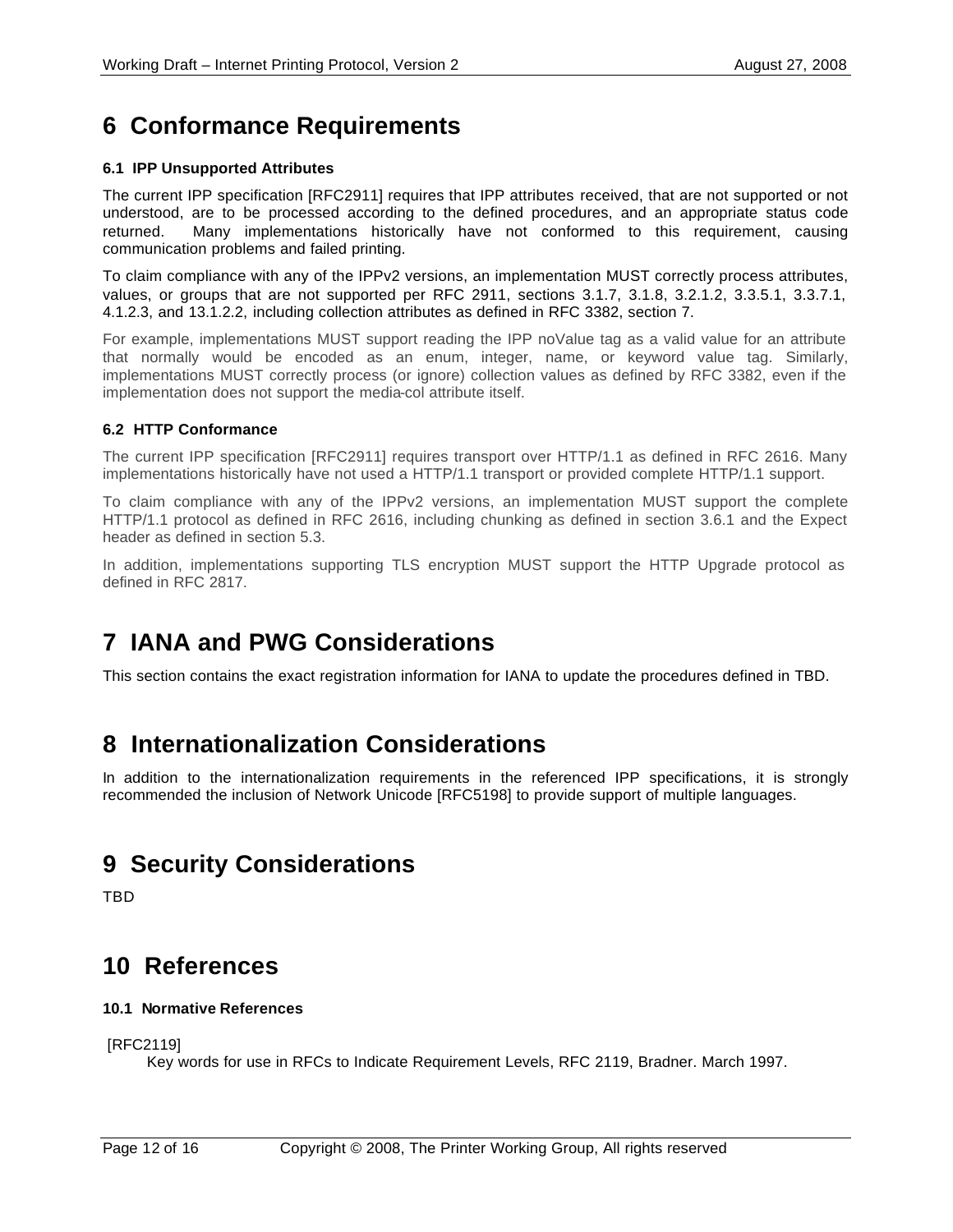#### [RFC2616]

Hypertext Transfer Protocol -- HTTP/1.1. R. Fielding, J. Gettys, J. Mogul, H. Frystyk, L. Masinter, P. Leach, T. Berners-Lee. June 1999.

#### [RFC2817]

Upgrading to TLS Within HTTP/1.1. R. Khare, S. Lawrence. May 2000.

#### [RFC2910]

R. Herriot, S. Butler, P. Moore, R. Tuner, J. Wenn "Internet Printing Protocol/1.1: Encoding and Transport", RFC 2910, September, 2000.

#### [RFC2911]

R. deBry, T. Hastings, R. Herriot, S. Isaacson, P. Powell, "Internet Printing Protocol/1.1: Model and Semantics", RFC 2911, September, 2000.

#### [RFC3380]

 T. Hastings, R. Herriot, C. Kugler, H. Lewis, "Internet Printing Protocol (IPP): Job and Printer Set Operations", RFC 3380, September 2002.

#### [RFC3381]

 T. Hastings, H. Lewis, R. Bergman, "Internet Printing Protocol (IPP): Job Progress Attributes, RFC 3381, September 2002.

#### [RFC3382]

R. deBry, R. Herriot, T. Hastings, K. Ocke, P. Zehler, "Internet Printing Protocol (IPP): The 'collection' Attribute Syntax", RFC 2566, September 2002.

#### [RFC3510]

R. Herriot, I. McDonald, "Internet Printing Protocol/1.1: IPP URL Scheme", RFC 2910, September, 2000.

#### [RFC3995]

R. Herriot, T. Hastings, "Internet Printing Protocol/1.1: IPP Event Notifications and Subscriptions", RFC 3995, March 2005.

#### [RFC3996]

 R. Herriot, T. Hastings, H. Lewis, "Internet Printing Protocol (IPP): The 'ippget' Delivery Method for Event Notifications", RFC 3996, March, 2005.

#### [RFC3998]

 Kugler, Lewis, Hastings. "Internet Printing Protocol (IPP):Job and Printer Administrative Operations", RFC 3998, March, 2005.

#### [RFC5198]

J. Klensin, M. Padlipsky. "Unicode Format for Network Interchange", RFC 5198, March, 2008.

#### [PWG 5100.1]

PWG Candidate Standard 5100.1-2001, IPP "finishings" attribute values extension, February 2001. Available at: ftp://ftp.pwg.org/pub/pwg/candidates/cs-ippfinishings10-20010205-5100.1.pdf, .doc

#### [PWG 5100.2]

PWG Candidate Standard 5100.2-2001, IPP "output-bin" attribute extension, February 2001. Available at: ftp://ftp.pwg.org/pub/pwg/candidates/cs-ippoutputbin10-20010207-5100.2.pdf, .doc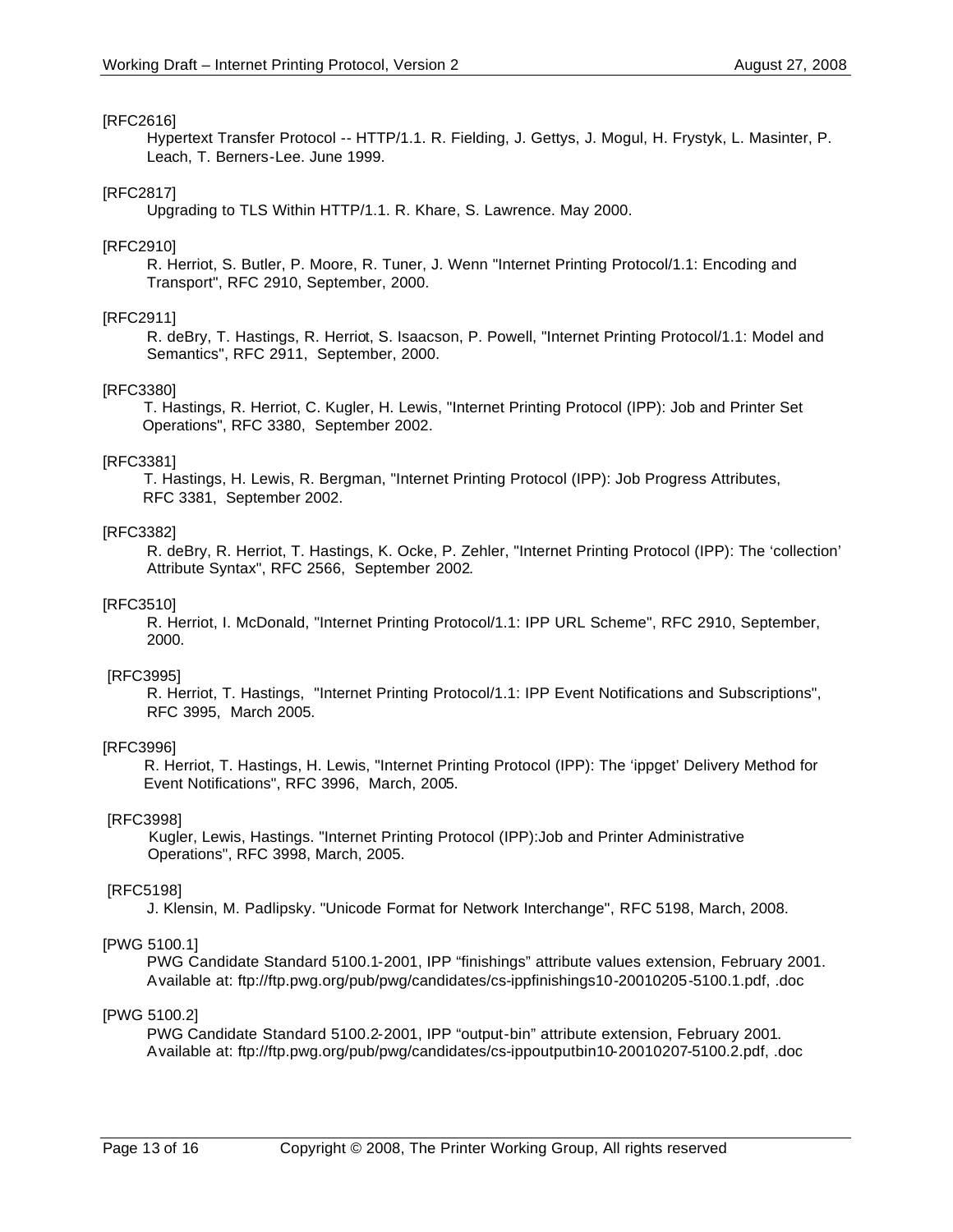#### [PWG 5100.3]

PWG Candidate Standard 5100.3-2001, IPP Production Printing Attributes – Set 1, February 2001. Available at: ftp://ftp.pwg.org/pub/pwg/candidates/cs-ippprodprint10-20010212-5100.3.pdf, .doc

#### [PWG 5100.5]

PWG Candidate Standard 5100.5, IPP Document Object, October 2003. Available at: ftp://ftp.pwg.org/pub/pwg/candidates/cs-ippdocobject10-20031031-5100.5.pdf, .doc

#### [PWG 5100.6]

PWG Candidate Standard 5100.6, IPP Page Overrides, October 2003. Available at: ftp://ftp.pwg.org/pub/pwg/candidates/cs-ipppageoverride10-20031031-5100.6.pdf, .doc

#### [PWG 5100.7]

PWG Candidate Standard 5100.7, IPP Job Extensions, October 2003. Available at: ftp://ftp.pwg.org/pub/pwg/candidates/cs-ippjobext10-20031031-5100.7.pdf, .doc

#### [PWG 5100.8]

PWG Candidate Standard 5100.8, IPP "-actual" attributes, March 2003. Available at: ftp://ftp.pwg.org/pub/pwg/candidates/cs-ippactuals10-20030313-5100.8.pdf, .doc

#### [PWG 5101.1]

PWG Candidate Standard 5101.1-2002, Media Standardized Names, February 2002. Available at: ftp://ftp.pwg.org/pub/pwg/candidates/cs-pwgmsn10-20020226-5101.1.pdf, .doc

#### **10.2 Informative References**

#### [RFC2565]

R. Herriot, S. Butler, P. Moore, R. Turner, "Internet Printing Protocol/1.0: Encoding and Transport", RFC 2565, April, 1999.

#### [RFC2566]

R. deBry, T. Hastings, R. Herriot, S. Isaacson, P. Powell, "Internet Printing Protocol/1.0: Model and Semantics", RFC 2566, April, 1999.

#### [RFC2567]

D. Wright, IETF IPP Design Goals, RFC 2567, April 1999.

#### [RFC3196]

T. Hastings, C. Manros, K. Kugler, H. Holst, P. Zehler, "Internet Printing Protocol/1.1: Implementor's Guide", RFC 3196, November, 2001.

### **11 Author's Addresses**

#### **Ron Bergman**

Ricoh Americas Corporation **Phone: 805-426-6542** 2635 Park Center Drive **FAX:** 

#### **Harry Lewis**

InfoPrint Solutions Company Phone: 303-924-5337 6300 Diagonal Highway FAX: Boulder, CO 80301 e-mail: harryl@us.ibm.com

Simi Valley, CA 93065 e-mail: Ron.Bergman@ricoh-usa.com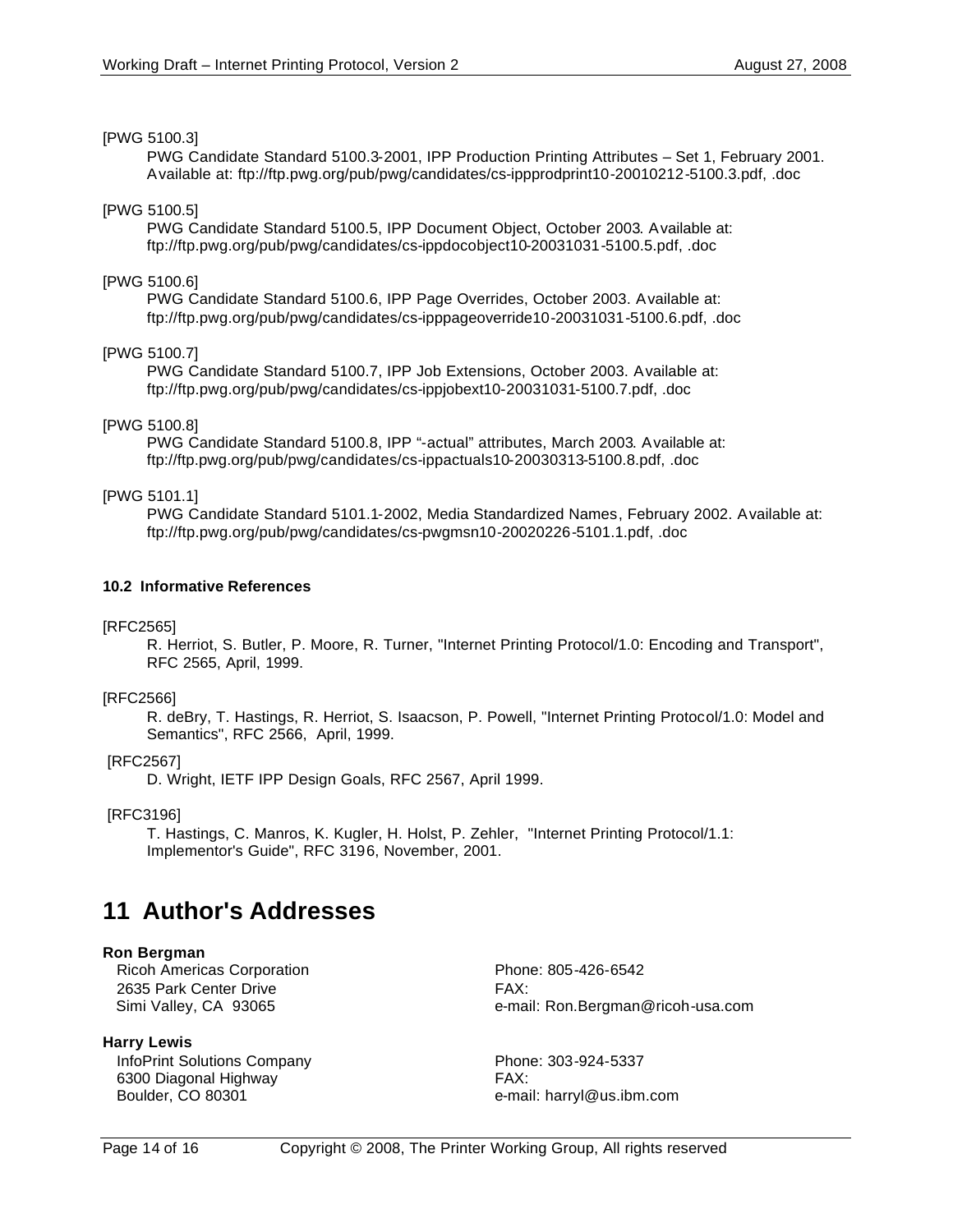| Ira McDonald           |              |
|------------------------|--------------|
| High North             | <b>Phone</b> |
| <b>PO Box 221</b>      | FAX:         |
| Grand Marais, MI 49839 | e-mai        |

**Michael R. Sweet** Apple Computer **Phone: 408-974-8798** 1 Infinite Loop, MS 302-3PG FAX: Cupertino, CA 95014 e-mail: msweet@apple.com

Phone: 906-494-2434 e-mail: blueroofmusic@gmail.com

**The authors would like to especially thank the following individuals who also contributed significantly to the development of this document:**

**The following individuals also contributed to the development of this document:**

Jerry Thrasher **Lexmark** Craig Whittle **Sharp** Dave Whitehead Lexmark Bill Wagner TIC Peter Zehler Xerox Lee Farrell **Canon** Glen Petrie Epson Mike Sweet Apple Ted Tronson Novell

### **12 Appendix X Document Revisions**

#### **This section is to be removed when this document is approved!**

#### **A. Changes made to create August 27, 2008 version.**

Section 6.3: Removed entire section

Section 10: Removed references for [JFIF], [RFC2083], [PWG 5102.3], and [X-PRINT].

#### **B. Changes made to create August 15, 2008 version.**

Removed references to "Simple Workgroup Printer", "Enterprise Printer", and "Production Printer". Where appropriate these names were changed to "IPPv2.0", "IPPv2.1", and "IPPv2.2" respectively.

#### **C. Changes made to create August 6, 2008 version.**

Changed format of document location to conform to the PWG Process Specification.

Updated the Table Of Contents.

A global replacement of "Work Group" with "Workgroup".

Section 3 Added 3.1 Rational and 3.2 Use Models text.

Section 4.4 Added "RFC 3382 The 'collection' Attribute Syntax (September 2002)". Also, corrected publication dates for RFC 3380, RFC 3381, RFC 3996, and RFC 3998.

Section 5.2 Added " Note that a V2.0 implementation may also include support for additional IPP operations other than specified in this list."

Section 5.3 Added " Note that a V2.1 implementation may also include support for additional IPP operations other than specified in this list."

Section 6 Renamed "Conformance Requirements" was "IPPv2 Protocol Addenda"

Current text in section 6 added to Section 6.1